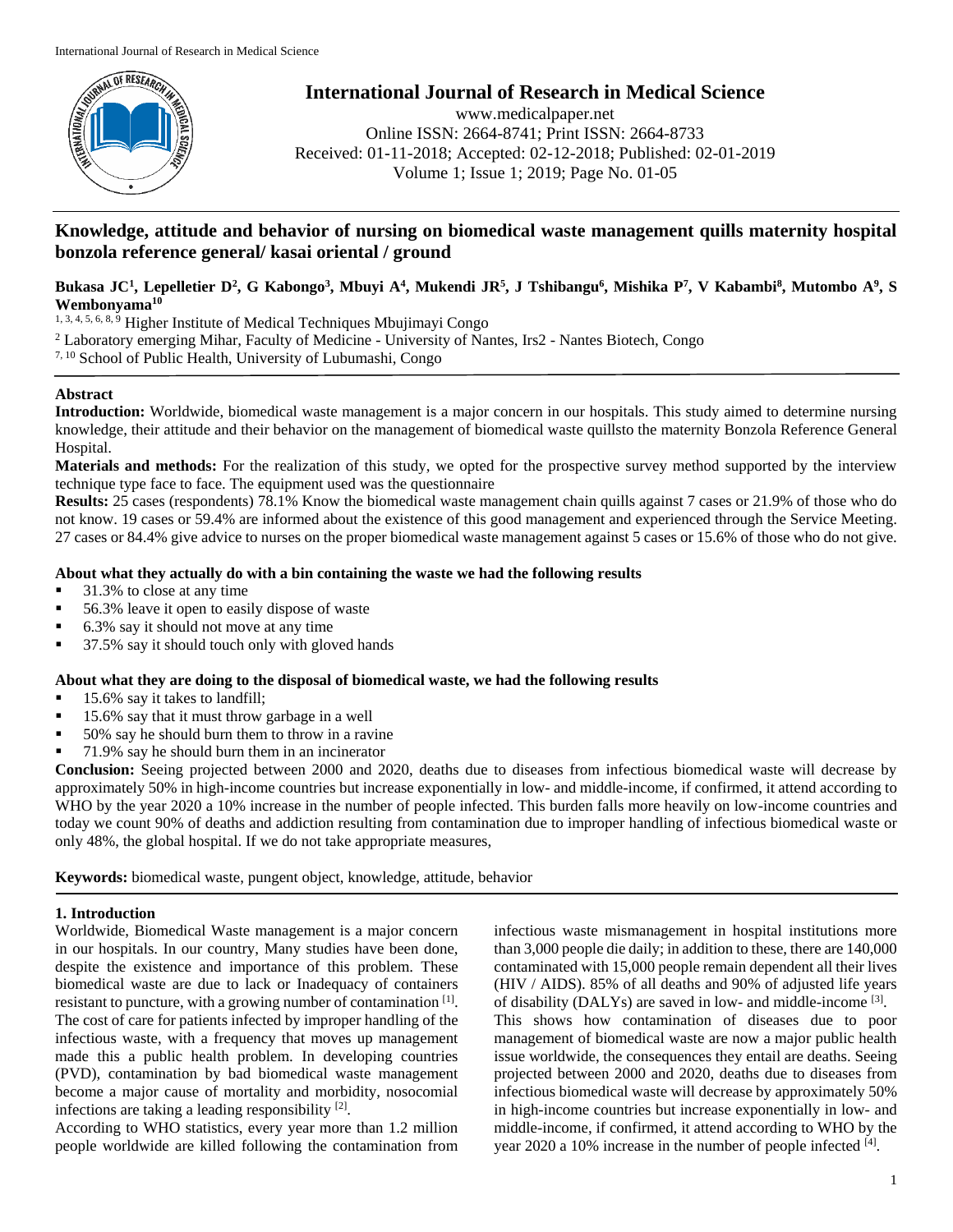This burden falls more heavily on low-income countries and today we count 90% of deaths and addiction resulting from contamination due to improper handling of infectious biomedical waste or only 48%, the global hospital. If we do not take appropriate measures, diseases from biomedical waste should represent 2020 the third leading global cause of disease and community infections [5].

## **In Africa, some studies have been conducted, we cite as an example**

In Mali, the presence of patients suffering from infections acquired in the handling of biomedical sharp waste (needles, scalpels and other in the general medical services is very important, which mainly due to the high frequency of contamination biomedical waste quills and infectious, and occupies a prominent place with 3 to 5% of all infections in the human body [6].

A study in Dakar Mbouna, N. [14] on infecte originating from the improper handling of biomedical waste quills, revealed a frequency of 8.18% and the dominant sex was female with 76.28% against 23.7% that of men.

In DRC the country, according to a study in Bukavu  $[8]$  in epidemiological profile quills medical waste management in several health institutions in Bukavu, had noted that among the factors that cause more contamination that causes infections and even death, we can mention: the mishandling of biomedical sharp waste by nurses in 15% of cases in Ghana and south Africa, 5%. Kasai-Oriental, waste management situation is deplorable biomedical quills with an estimated contamination to 2.9% which ranks the province among the most affected areas of the Democratic Republic of Congo and in Mbuji-Mayi, mismanagement biomedical sharp waste is 3.5% [15].

Faced with all this, everyone knows that every human person has rights and duties for his welfare [3] **.** Thus theare health professionals, as providers, are required to master the different options and applications of biomedical waste management in general and biomedical sharp waste in particular.

Based on all the above, on our part, we wanted to address one aspect regarding "Knowledge, attitude and behavior of nurses on the management of biomedical waste quills to the maternity Bonzola Reference General Hospital"In the interest of making the data available related to the biomedical waste management.

Thus, we are entitled to ask a series of questions below:

- Nursing of Obstetrics and Gynecology department of the Bonzola Reference General Hospital they know the proper management of biomedical waste quills?
- The attitude of nurses is it positive face to the management of biomedical waste quills?
- The behavior of nurses in relation to the proper management of biomedical waste quills is it effective?

#### **2. Materials and methods**

For the realization of this study, we opted for the prospective survey method supported by the interview technique type face to face. The equipment used was the questionnaire. The study is the cross descriptive type and had recourru In this work we use the comprehensive sample technique where we took. health professionals Bonzola of Reference of the General Hospital in Obstetrics and Gynecology Service

- Selection criteria
- Inclusion criteria
- Was included in our study, anyone working at the General Hospital Bonzola reference specifically to the Obstetrics and Gynecology Service;
- Having a length of at least 1 year;
- Who agreed to answer our questionnaire.

#### **Exclusion criteria**

Any cases not responding inclusion criteria mentioned above is excluded from this work.

#### **3. Results**

**Table 1:** Characteristics of respondents Socio-professional

| <b>Variable</b> | Category                        | Squad $=$ 32            | Percentage |
|-----------------|---------------------------------|-------------------------|------------|
| <b>Sex</b>      | Male                            | $\overline{0}$          | 0.0        |
|                 | Female                          | 32                      | 100        |
|                 |                                 |                         |            |
|                 | 20 years                        | $\overline{c}$          | 6.3        |
|                 | 21 to 29 years                  | $\sqrt{8}$              | 25         |
| Age             | 30 to 39                        | $\overline{\mathbf{3}}$ | 9.4        |
|                 | 40 to 49                        | $\overline{7}$          | 21.8       |
|                 | 50 and over                     | 12                      | 37.5       |
|                 |                                 |                         |            |
|                 | nurse L <sub>2</sub>            | 4                       | 12.5       |
|                 | nurse A1                        | 15                      | 46.9       |
| Qualification   | nurse A2                        | 8                       | 25.0       |
|                 | nurse A3                        | 5                       | 15.6       |
|                 |                                 |                         |            |
|                 | Single                          | 6                       | 18.8       |
| Civil status    | $\overline{\text{Married}}$ (e) | 20                      | 62.5       |
|                 | Divorcee)                       | $\mathbf{1}$            | 3.1        |
|                 | Widowed                         | 5                       | 15.6       |
|                 |                                 |                         |            |
|                 | 5 years                         | 10                      | 31.2       |
|                 | 5-11 years                      | 5                       | 15.6       |
| Seniority       | $12 - 17$                       | $\overline{\mathbf{3}}$ | 9.4        |
|                 | $18-23$ years                   | $\overline{1}$          | 3.1        |
|                 | 24-29 years                     | $\overline{c}$          | 6.3        |
|                 | 30 years                        | 11                      | 34.4       |

#### **From Table I we show that:**

- All respondents were female with 100%.
- the age group of 50 and over, comes in first with 37.5%, followed by 21-29 years with 25%, that of 40-49 years with 21.8%, that of 30 to 39% with 9, 4% and less than or equal to 20 years was 6.3%.
- Respondents agents, A1 nursing occupy first place with case 15 46.9% tracking A2 nurses with 8 cases or 25%, A3 nursing the 5 cases with 15.6% and L2 nursing case with 4 or 12, 5%.
- Three quarters of the surveyed workers 62.5% are married followed by 18.8% single, 15.6% widowed and 3.1% divorced.
- The portion of upper year of seniority or equal to 30 years between coming in first place with 11 cases or 34.4% followed by the group between 0-5 years with 10 cases or 31.2%, that of 5-11ans with 5 cases or 15.6%, that of 12 to 17 with 3 cases or 9.4%, that of 24-29 with two cases is 6.3%, the range 18-23 years with 1 or case 3, 1%.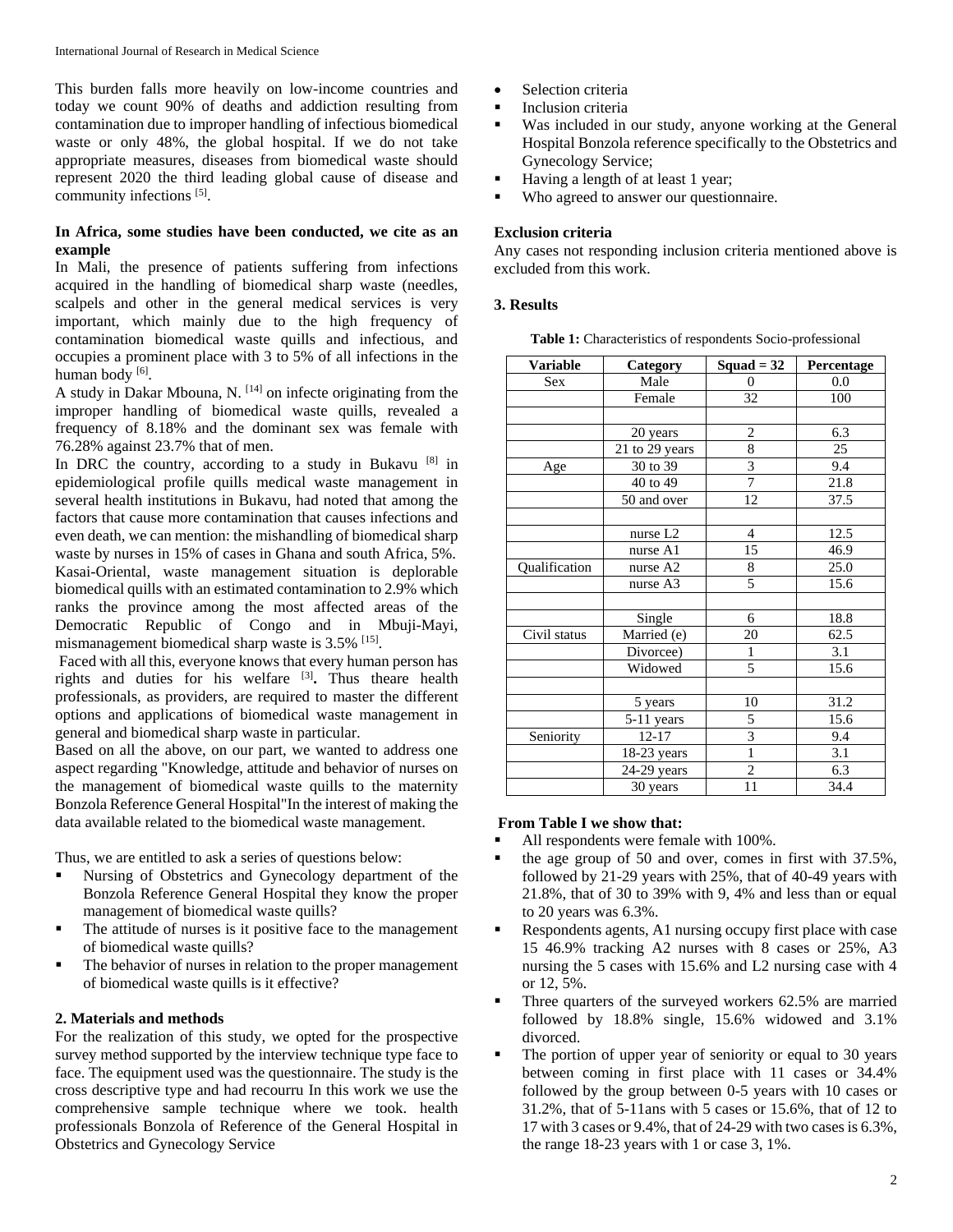| <b>Ouestions</b>                                                         | $N = 32$<br><b>Replie</b>                                             |                | $\frac{0}{0}$ |
|--------------------------------------------------------------------------|-----------------------------------------------------------------------|----------------|---------------|
| Have you ever heard of the management of biomedical waste quills?<br>Yes |                                                                       | 31             | 96.9          |
|                                                                          | N <sub>0</sub>                                                        |                | 3.1           |
| Do you know the definition of biomedical waste quills?                   | These are the waste from objects                                      |                | 6.3           |
|                                                                          | These are the residues which can not be reused because it lost value; |                | 12.5          |
|                                                                          | These are the materials used and not reusable                         | 10             | 31.2          |
|                                                                          | These are wastes from medical care                                    | 16             | 50            |
| Do you know the biomedical waste management chain prickles?              | Yes                                                                   |                | 78.1          |
|                                                                          | N <sub>0</sub>                                                        |                | 21.9          |
|                                                                          | To the television                                                     | $\overline{2}$ | 6.3           |
| If so, what channel are you informed about the existence of this good    | In service meeting                                                    | 19             | 59.4          |
| management?                                                              | During a training                                                     | 10             | 31.2          |
|                                                                          | From friends                                                          |                | 3.1           |
| Could you outline the various steps of this biomedical waste management  |                                                                       |                |               |
|                                                                          | Waste collection                                                      | 16/32          | 50            |
|                                                                          | Storage of waste                                                      | 15/32          | 46.9          |
|                                                                          | Waste transport                                                       | 18/32          | 56.2          |
|                                                                          | The elimination or destruction                                        | 17/32          | 53.1          |
|                                                                          | I forgot                                                              | 0/32           | 0.0           |
| Do you have a bin to store biomedical waste quills?                      | Yes                                                                   | 30             | 93.7          |
|                                                                          | N <sub>0</sub>                                                        | $\overline{c}$ | 6.3           |

#### **Table 2 :** Nursing knowledge on biomedical sharp waste

#### **In this table, we note the following**

- 31 cases or 96.9% have already heard about the management of biomedical waste quills against 1 case or 3.1% of those who have never heard of.
	- 16 cases or 50% are those given as follows: These are wastes from medical care,
	- 10 cases or 31.2%, they said These are the materials used and not reusable
- 4 cases or 12.5% were defined as These are the residues which can not be reused because it lost value,
- 2 cases or 6.3%, had defined that it is waste from objects
- 25 cases (respondents) 78.1% Know the biomedical waste management chain quills against 7 cases or 21.9% of those who do not know.

 19 cases or 59.4% are informed about the existence of this good management and experienced through the Service Meeting.

Regarding the different stages of the biomedical waste management responses are as follows:

- $\blacksquare$  16 cases 50% say it is waste collection
- $\blacksquare$  15 cases or 46.9% confirm that this is the storage of waste
- <sup>18</sup> cases or 56.2% confirm that it is the transport of waste
- 17 cases or 53.1% confirm that this is the removal or destruction
- $\blacksquare$  0 0% either case I forget these steps.
- <sup>30</sup> cases or 93.7% confirm that they have a bin to store biomedical waste quills 2 cases against 6.3% who say no.

| <b>Ouestions</b>                                                                        | <b>Replie</b>  | $N = 32$ | $\frac{0}{0}$ |
|-----------------------------------------------------------------------------------------|----------------|----------|---------------|
| Do you need to use a bin to store the waste?                                            | Yes            | 20       | 62.5          |
|                                                                                         | N <sub>0</sub> | 12       | 37.5          |
| Will you use it?                                                                        | Yes            | 20       | 62.5          |
|                                                                                         | No             | 12       | 37.5          |
| Do you think that a common garbage can help you properly store biomedical waste quills? | Yes            | 22       | 68.7          |
|                                                                                         | No             | 10       | 31.3          |
| Do you think you can mix the biomedical waste quills with others in a trash can?        |                | 22       | 68.7          |
|                                                                                         | No             | 10       | 31.3          |
| Do you agree that a common trash is exposed outside?                                    |                | 15       | 46.9          |
|                                                                                         | No             | 17       | 53.1          |

|  |  | <b>Table 3 :</b> Attitude of nurses on biomedical waste management quills |  |
|--|--|---------------------------------------------------------------------------|--|
|  |  |                                                                           |  |

Given this picture, we see that:

- 20 cases or 62.5% find it necessary to use a bin to store waste, against 12 cases or 37.5% of those that are not necessary.
- 20 cases or 62.5% agreed to use against 12 cases or 37.5% of those who do not really find the need.
- 22 cases or 68.7% think that common trash can help in many store waste biomedical quills, against 10 cases or 31.3% of those who say no.
- 22 cases or 68.7% think that they can be mixed pungent biomedical waste with others in a trash against 10 cases or 31.3% of those who say no.
- 17 cases or 53.1% do not accept a common garbage is exposed outside, against 15 cases 46.9% of those who accept.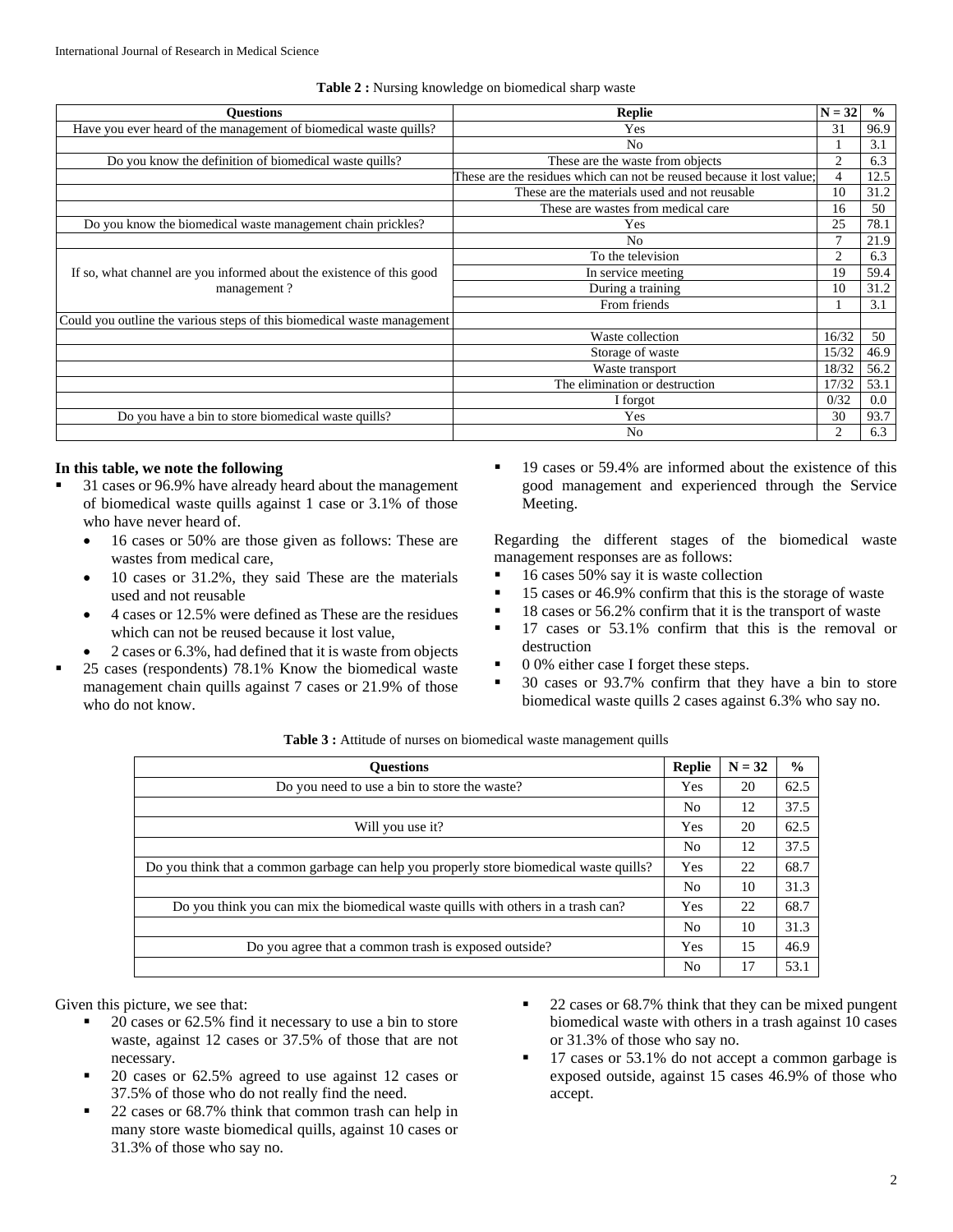| <b>Ouestions</b>                                                     | <b>Replie</b>                            | $N = 32$ | $\frac{0}{0}$ |
|----------------------------------------------------------------------|------------------------------------------|----------|---------------|
| Apply yourself properly biomedical waste management prickles?        | Yes                                      | 15       | 46.9          |
|                                                                      | N <sub>0</sub>                           | 17       | 53.1          |
|                                                                      |                                          |          |               |
| If so, mention the steps you follow, for this management you apply.  | Waste collection                         | 6/15     | 40            |
|                                                                      | store them in a bin                      | 10/15    | 66.6          |
|                                                                      | The transport to destroy                 | 10/15    | 66.6          |
|                                                                      | The actual destruction                   | 4/15     | 26.7          |
|                                                                      |                                          |          |               |
| Abstain from mixed all biomedical waste?                             | Yes                                      | 13       | 40.6          |
|                                                                      | N <sub>0</sub>                           | 19       | 59.4          |
|                                                                      |                                          |          |               |
| Give you advice to nurses on the proper biomedical waste management? | Yes                                      | 27       | 84.4          |
|                                                                      | N <sub>0</sub>                           | 5        | 15.6          |
|                                                                      |                                          |          |               |
| What do you concretely with garbage containing waste?                | The close at any time.                   | 10/32    | 31.3          |
|                                                                      | Leave it open to easily dispose of waste | 18/32    | 56.3          |
|                                                                      | Do not move it at any time               | 2/32     | 6.3           |
|                                                                      | The touch only with gloved hands         | 12/32    | 37.5          |
|                                                                      |                                          |          |               |
| What do you do for disposal of biomedical waste?                     | Make landfill                            | 5/32     | 15.6          |
|                                                                      | Throw garbage in a well                  | 5/32     | 15.6          |
|                                                                      | the burn                                 | 16/32    | 50            |
|                                                                      | throw them into a ravine                 | 0/32     | 0.0           |
|                                                                      | The burn in an incinerator               | 23/32    | 71.9          |

**Table 4:** Behavior of nurses facing management biomedical sharp waste.

- <sup>17</sup> cases or 53.1% not correctly apply the management of biomedical waste quills, against 15 cases or 46.9% of those who apply correctly.
- 40% say waste collection
	- 66.6% say it must be stored in a bin
	- 66.6% say they carry to destroy
	- 26.7% say the actual destruction
- 19 cases or 59.4% will abstain mix all biomedical waste against 13 cases or 40.6% of those who abstain.
- 27 cases or 84.4% give advice to nurses on the proper biomedical waste management against 5 cases or 15.6% of those who do not give.
- About what they actually do with a bin containing the waste we had the following results:
	- 31.3% to close at any time
	- 56.3% leave it open to easily dispose of waste
	- 6.3% say it should not move at any time
	- 37.5% say it should touch only with gloved hands
- About what they are doing to the disposal of biomedical waste, we had the following results:
	- 15.6% say it takes to landfill;
	- 15.6% say that it must throw garbage in a well
	- 50% say he should burn the
	- 0.0% throw them into a ravine
	- 71.9% say he should burn them in an incinerator

25 cases (respondents) 78.1% Know the biomedical waste management chain quills against 7 cases or 21.9% of those who do not know. 19 cases or 59.4% are informed about the existence of this good management and experienced through the Service Meeting. 27 cases or 84.4% give advice to nurses on the proper

biomedical waste management against 5 cases or 15.6% of those who do not give. About what they actually do with a bin containing the waste we had the following results:

- 31.3% to close at any time
- 56.3% leave it open to easily dispose of waste
- 6.3% say it should not move at any time
- 37.5% say it should touch only with gloved hands

About what they are doing to the disposal of biomedical waste, we had the following results:

- 15.6% say it takes to landfill;
- 15.6% say that it must throw garbage in a well
- 50% say he should burn them to throw in a ravine
- 71.9% say he should burn them in an incinerator

#### **4. Discussion**

#### **4.1. Socio-demographic characteristics of respondents**

All respondents were female with 100%, the age group of 50 and over, comes in first with 37.5%, followed by 21-29 years with 25% of those 40-49 years with 21.8% that of 30 to 39% with 9.4% and less than or equal to 20 years was 6.3%. The qualification of surveyed agents shows that A1 nursing occupy first place with case 15 46.9% tracking A2 nurses with 8 cases or 25%, A3 nursing the 5 cases with 15.6% and L2 with nursing 4 cases or 12.5%. Three quarters of the surveyed workers 62.5% are married followed by 18.8% single, 15.6% widowed and 3.1% divorced. The portion of upper year of seniority or equal to 30 years between coming in first place with 11 cases or 34.4% followed by the group between 0-5 years with 10 cases or 31.2%, that of 5-11ans 5 cases with 15.6% that of 12 to 17 cases with 3 or 9.4%, that of 24-29 with 2 cases or 6.3%, wafer 18-23 with 1 case or 3.1%. All these results are a close part of those foundNtirengonya, J., [9] and other hand they are moving away from those found by Djibril, D.  $[10]$ .